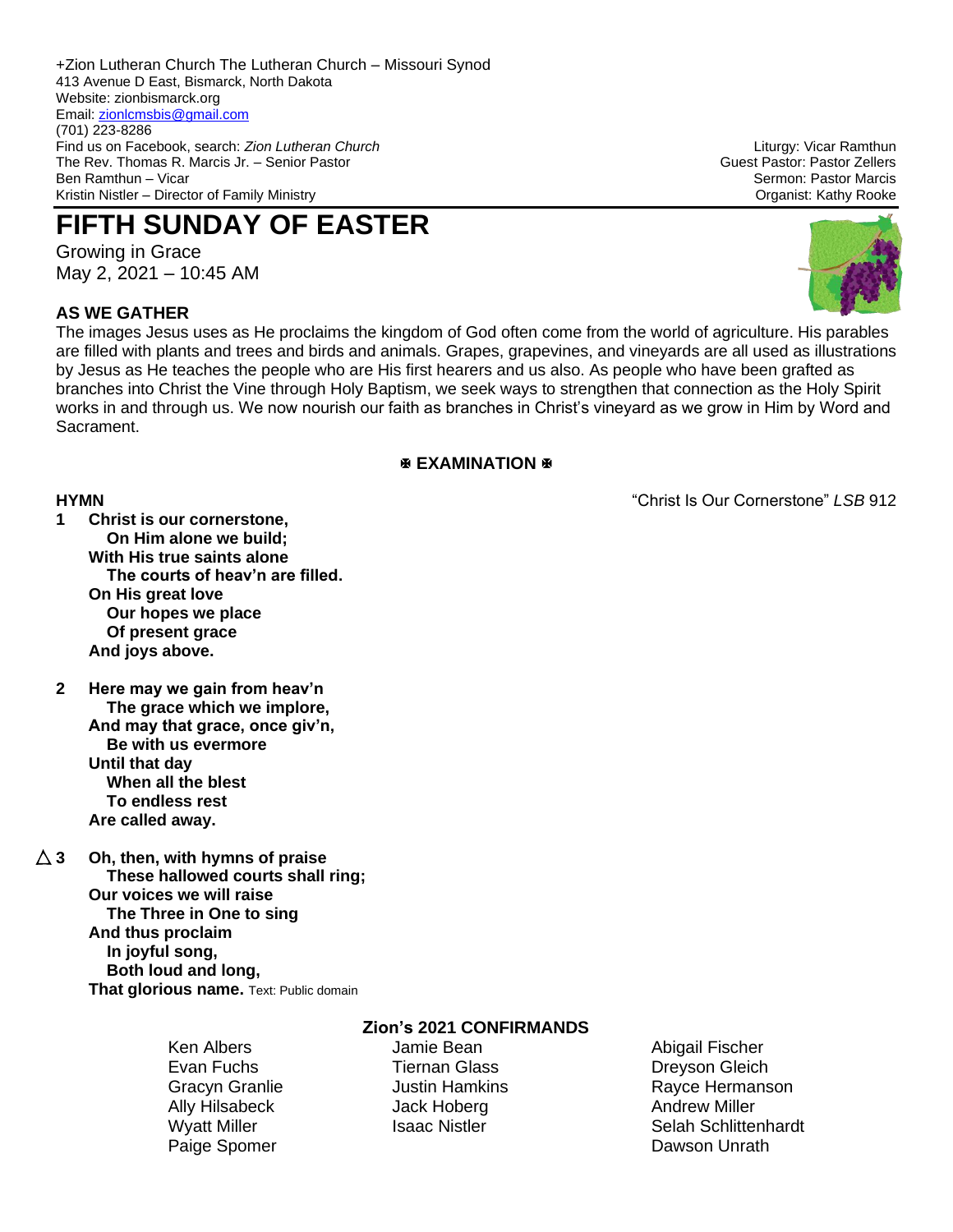### **CONFIRMATION EXAMINATION QUESTIONING ON THE SIX CHIEF DOCTRINES OF SCRIPTURE**

### **I. The Ten Commandments**

In the Law we learn what we should do and what we should not do.

### **II. The Apostles' Creed**

In the Creed we learn what God has done and is still doing for us.

### **III. The Lord's Prayer**

In the Lord's Prayer we learn what we may ask of God for our physical and spiritual needs.

## **IV. The Sacrament of the Holy Baptism**

In the Study of Baptism we learn of the covenant we made with God in our infancy.

### **V. The Office of the Keys and Confession**

The office of the Keys teaches us that God gave to His Church the power to forgive sins to us when we repent.

### **VI. The Sacrament of the Altar**

The Sacrament of the Altar was instituted for the strengthening of our faith in the forgiveness of our sins.

The catechumens will now be examined in these chief parts of Christian doctrine, for the purpose of setting forth that they understand the faith they are about to profess.

# **EXPREPARATION**

**PROCESSIONAL HYMN EXAMPLE THE CROSS ASSESSIONAL HYMN EXAMPLE THE CROSS ASSESS LSB** 837

- **ref Lift high the cross, the love of Christ proclaim Till all the world adore His sacred name.**
- **1 Come, Christians, follow where our Captain trod, Our king victorious, Christ, the Son of God. Refrain**
- **2 Led on their way by this triumphant sign, The hosts of God in conqu'ring ranks combine. Refrain**
- **3 All newborn soldiers of the Crucified Bear on their brows the seal of Him who died. Refrain**
- **4 O Lord, once lifted on the glorious tree, As Thou hast promised, draw us all to Thee. Refrain**
- **5 Let ev'ry race and ev'ry language tell Of Him who saves our lives from death and hell. Refrain**
- **6 So shall our song of triumph ever be: Praise to the Crucified for victory! Refrain**

# **INVOCATION**

Pastor: In the name of the Father and of the  $\mathbb F$  Son and of the Holy Spirit. **People: Amen.**

Pastor: The LORD takes pleasure in those who fear Him, **People: in those who hope in His steadfast love.** Pastor: Taste and see that the LORD is good!<br>**People: Blessed is the man who takes refu People: Blessed is the man who takes refuge in Him!**

**OPENING SENTENCES** *Psalm 34:8; 104:24, 31; 147:11*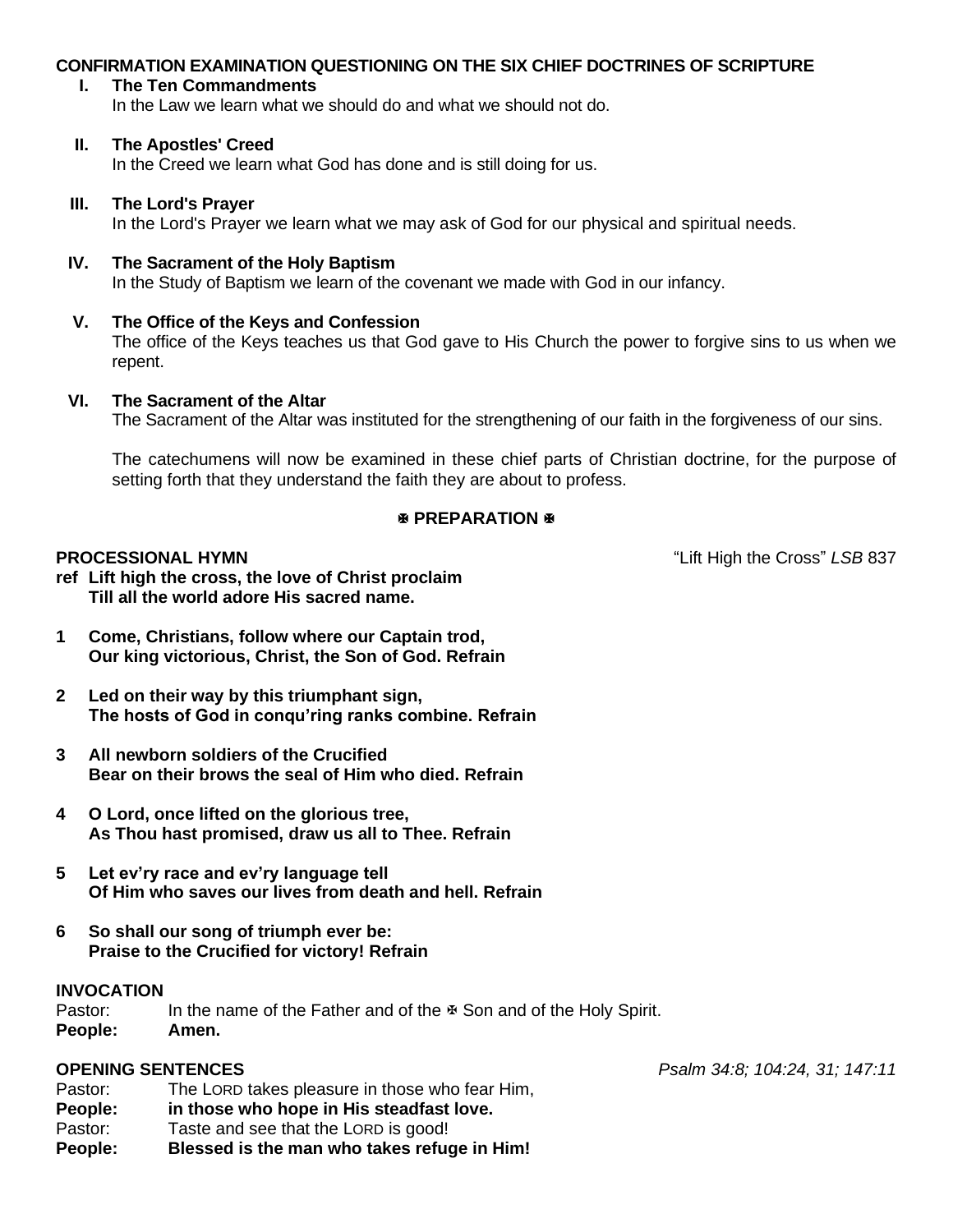Pastor: O LORD, how manifold are Your works!

**People: In wisdom have You made them all.**

Pastor: May the glory of the LORD endure forever;

**People: may the LORD rejoice in His works.**

### **CONFESSION AND ABSOLUTION**

Pastor: As penitent people, we ask God for His grace and mercy.

**HYMN** "I Lay My Sins on Jesus" St. 1 *LSB* 606

**1 I lay my sins on Jesus, The spotless Lamb of God; He bears them all and frees us From the accursèd load. I bring my guilt to Jesus To wash my crimson stains Clean in His blood most precious Till not a spot remains.**

Text: Public domain

Pastor: Humble yourselves then before God, confess your sins to Him, and implore His forgiveness. **People: O almighty God, most merciful Father, I, a repentant sinner, confess to You all my sins and iniquities with which I have offended You. By nature I am a sinful creature. In thought, word, and deed I have continually transgressed Your Law. For this I justly deserve Your present and eternal punishment. For the sake of the sufferings and death of Your Son, Jesus Christ, be gracious and merciful to me, a penitent and contrite being. Forgive me all my sins and grant me the power of Your Holy Spirit that I may amend my sinful life and bear fruit in keeping with true repentance.**

### Pastor: God be gracious to you and strengthen your faith.

- **People: Amen.**
- Pastor: As you believe, so let it be. As a called and ordained servant of Christ, and by His authority, I therefore forgive you all your sins in the name of the Father and of the  $\mathbb F$  Son and of the Holy Spirit.

**People: Amen.**

# **WORD**

**INTROIT** *Psalm 145:1–2, 8, 10, 21; antiphon: John 16:16*

| Vicar:  | A little while, and you will see Me no longer;          |
|---------|---------------------------------------------------------|
|         | and again a little while, and you will see Me.          |
| People: | I will extol You, my God and King,                      |
|         | and bless Your name forever and ever.                   |
| Vicar:  | Every day I will bless You                              |
|         | and praise Your name forever and ever.                  |
| People: | The LORD is gracious and merciful,                      |
|         | slow to anger and abounding in steadfast love.          |
| Vicar:  | All Your works shall give thanks to You, O LORD,        |
|         | and all Your saints shall bless You!                    |
| People: | My mouth will speak the praise of the LORD,             |
|         | and let all flesh bless His holy name forever and ever. |
|         | Glory be to the Father and to the Son                   |
|         | and to the Holy Spirit;                                 |
|         | as it was in the beginning,                             |
|         | is now, and will be forever. Amen.                      |
| Vicar:  | A little while, and you will see Me no longer;          |
|         | and again a little while, and you will see Me.          |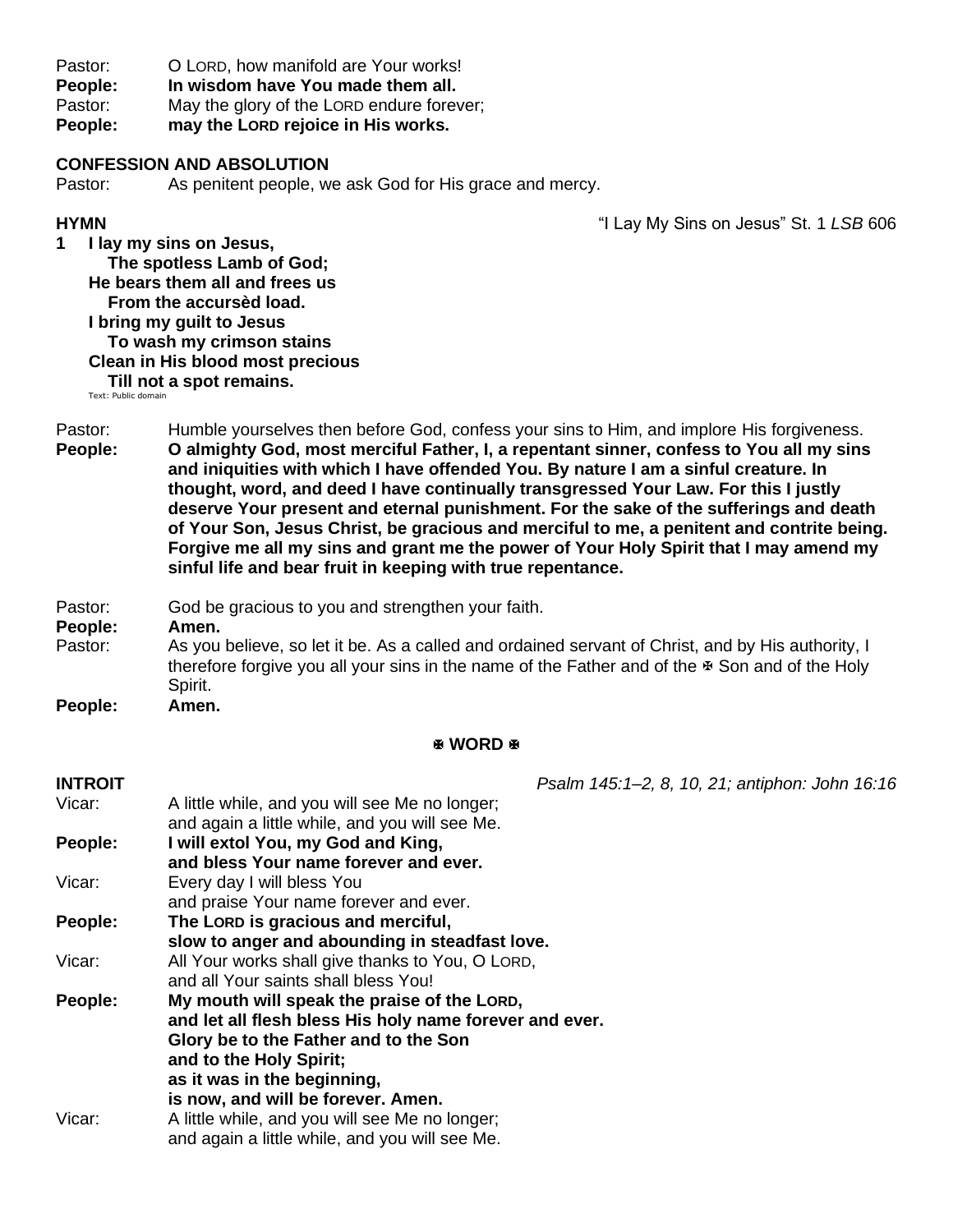# **HYMN OF PRAISE** "Glory to God"

**Refrain**

**Glory to God in the highest, and peace to His people on earth. Glory to God in the highest and peace to His people on earth.** 

**Lord, God, heavenly King, almighty God and Father, We worship You, we give You thanks, we praise You for your glory.**

**Refrain**

**Glory to God in the highest, and peace to His people on earth. Glory to God in the highest and peace to His people on earth.** 

**Lord Jesus Christ, only Son of the Father, Lord God, Lamb of God, You take away the sin of the world: Have mercy on us; You are seated at the right hand of the Father: receive our prayer.** 

**Refrain**

**Glory to God in the highest, and peace to His people on earth. Glory to God in the highest and peace to His people on earth.** 

**For You alone are the Holy One, You alone are the Lord, For You alone are the Most High, Jesus Christ, with the Holy Spirit, In the glory of God the Father.** 

# **Refrain**

**Glory to God in the highest, and peace to His people on earth. Glory to God in the highest and peace to His people on earth.**  OCP (Mass of a Joyful Heart) - Steve Angrisano and Tom Tomaszek

# **SALUTATION**

Pastor: The Lord be with you. **People: And also with you.**

# **PRAYER OF THE DAY**

Pastor: Let us pray. O God, You make the minds of Your faithful to be of one will. Grant that we may love what You have commanded and desire what You promise, that among the many changes of this world our hearts may be fixed where true joys are found; through Jesus Christ, Your Son, our Lord, who lives and reigns with You and the Holy Spirit, one God, now and forever. **People: Amen.**

# **FIRST READING** *Acts 8:26–40*

(Philip witnesses about Jesus to the Ethiopian official.) An angel of the Lord said to Philip, "Rise and go toward the south to the road that goes down from Jerusalem to Gaza." This is a desert place. And he rose and went. And there was an Ethiopian, a eunuch, a court official of Candace, queen of the Ethiopians, who was in charge of all her treasure. He had come to Jerusalem to worship and was returning, seated in his chariot, and he was reading the prophet Isaiah. And the Spirit said to Philip, "Go over and join this chariot." So Philip ran to him and heard him reading Isaiah the prophet and asked, "Do you understand what you are reading?" And he said, "How can I, unless someone guides me?" And he invited Philip to come up and sit with him. Now the passage of the Scripture that he was reading was this: "Like a sheep he was led to the slaughter and like a lamb before its shearer is silent, so he opens not his mouth. In his humiliation justice was denied him. Who can describe his generation? For his life is taken away from the earth." And the eunuch said to Philip, "About whom, I ask you, does the prophet say this, about himself or about someone else?" Then Philip opened his mouth, and beginning with this Scripture he told him the good news about Jesus. And as they were going along the road they came to some water, and the eunuch said, "See, here is water! What prevents me from being baptized?" And he commanded the chariot to stop, and they both went down into the water, Philip and the eunuch, and he baptized him. And when they came up out of the water, the Spirit of the Lord carried Philip away, and the eunuch saw him no more, and went on his way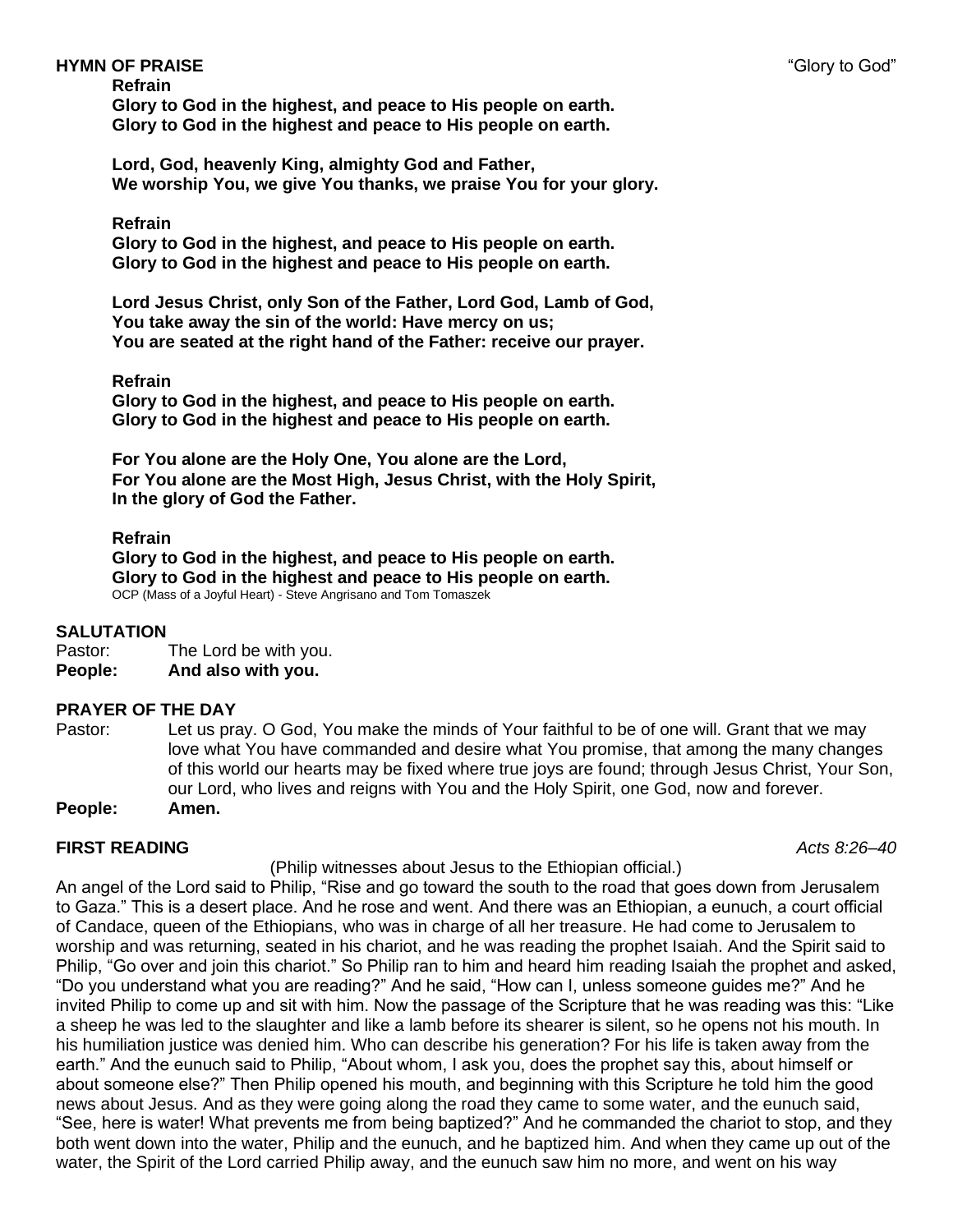rejoicing. But Philip found himself at Azotus, and as he passed through he preached the gospel to all the towns until he came to Caesarea.

Lector: This is the Word of the Lord. **People: Thanks be to God.**

**BELLS OF ZION** THE STRIP STRIP STRIP STRIP TO THE SECOND THAT THE STRIP STRIP STRIP STRIP TO THE STRIP STRIP STRIP STRIP STRIP STRIP STRIP STRIP STRIP STRIP STRIP STRIP STRIP STRIP STRIP STRIP STRIP STRIP STRIP STRIP STRI

**GRADUAL** *adapt. from Matthew 28:7; Hebrews 2:7; Psalm 8:6*

| Vicar:  | Christ has risen from the dead.                        |
|---------|--------------------------------------------------------|
| People: | God the Father has crowned Him with glory and honor,   |
| Vicar:  | He has given Him dominion over the works of His hands; |
| People: | He has put all things under His feet.                  |

# **EPISTLE** *1 John 4:1–11*

# (An exhortation to lives of Christian love)

Beloved, do not believe every spirit, but test the spirits to see whether they are from God, for many false prophets have gone out into the world. By this you know the Spirit of God: every spirit that confesses that Jesus Christ has come in the flesh is from God, and every spirit that does not confess Jesus is not from God. This is the spirit of the antichrist, which you heard was coming and now is in the world already. Little children, you are from God and have overcome them, for he who is in you is greater than he who is in the world. They are from the world; therefore they speak from the world, and the world listens to them. We are from God. Whoever knows God listens to us; whoever is not from God does not listen to us. By this we know the Spirit of truth and the spirit of error. Beloved, let us love one another, for love is from God, and whoever loves has been born of God and knows God. Anyone who does not love does not know God, because God is love. In this the love of God was made manifest among us, that God sent his only Son into the world, so that we might live through him. In this is love, not that we have loved God but that he loved us and sent his Son to be the propitiation for our sins. Beloved, if God so loved us, we also ought to love one another.

| Lector: | This is the Word of the Lord. |  |
|---------|-------------------------------|--|
|         |                               |  |

**People: Thanks be to God.**

**VERSE** *Romans 6:9, John 14:23*

**People: Alleluia. We know that Christ being raised from the dead will never die again; death no longer has dominion over Him. Alleluia. If anyone loves Me, he will keep My word, and My Father will love him, and We will come to him and make Our home with him. Alleluia.**

- Lector: The Holy Gospel according to St. John, the fifteenth chapter.
- **People: Glory to You, O Lord.**

# **HOLY GOSPEL** *John 15:1–8*

(Jesus says that He is the vine and His people are the branches.)

[Jesus said:] "I am the true vine, and my Father is the vinedresser. Every branch of mine that does not bear fruit he takes away, and every branch that does bear fruit he prunes, that it may bear more fruit. Already you are clean because of the word that I have spoken to you. Abide in me, and I in you. As the branch cannot bear fruit by itself, unless it abides in the vine, neither can you, unless you abide in me. I am the vine; you are the branches. Whoever abides in me and I in him, he it is that bears much fruit, for apart from me you can do nothing. If anyone does not abide in me he is thrown away like a branch and withers; and the branches are gathered, thrown into the fire, and burned. If you abide in me, and my words abide in you, ask whatever you wish, and it will be done for you. By this my Father is glorified, that you bear much fruit and so prove to be my disciples."

Lector: This is the Gospel of the Lord. **People: Praise to You, O Christ.**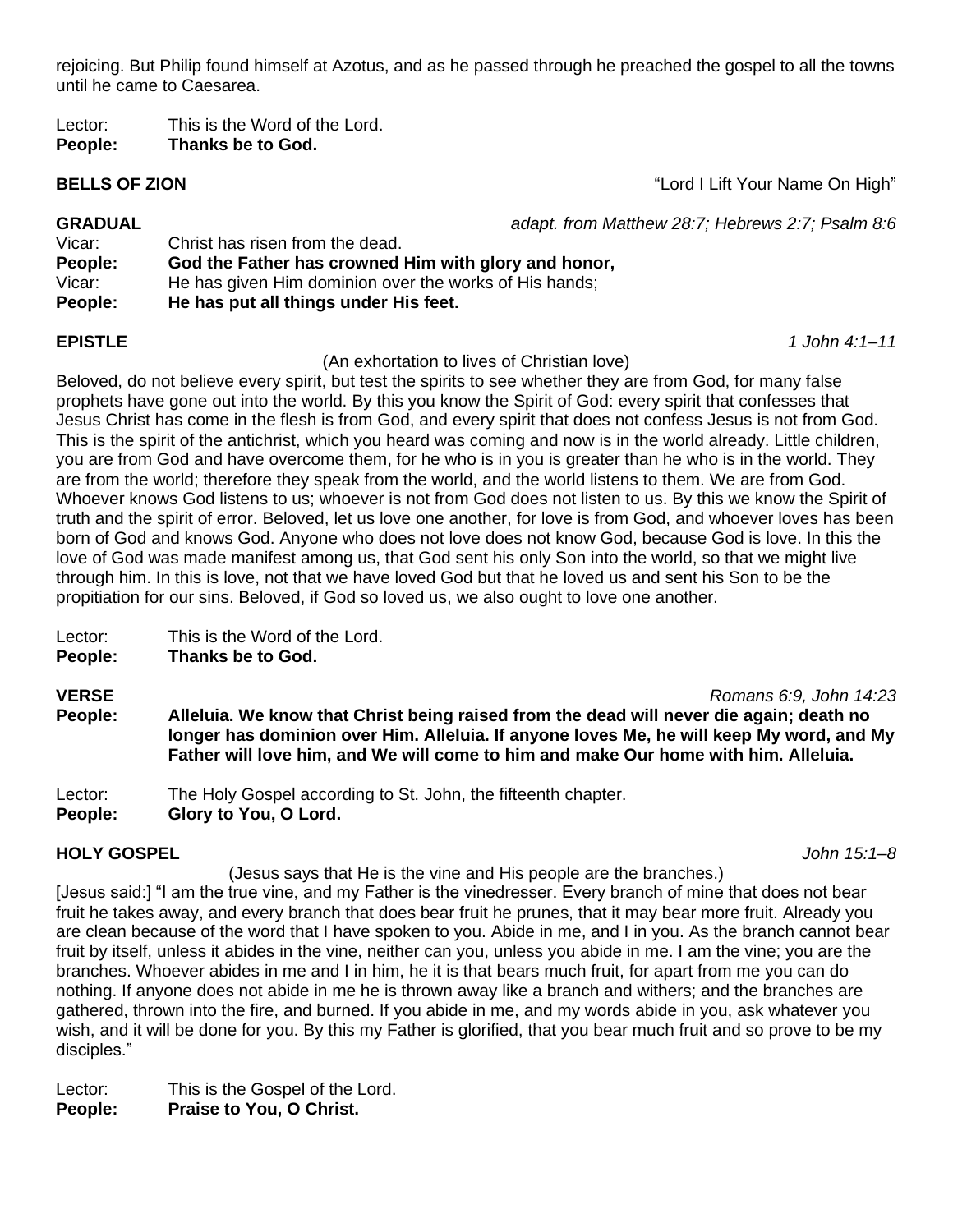## **HYMN OF THE DAY** "You Are My King"

**I'm forgiven because You were forsaken. I'm accepted; You were condemned. I'm alive and well, Your Spirit is within me Because You died and rose again.**

**Chorus**

**Amazing love, how can it be That You, my King, would die for me? Amazing love, I know it's true; It's my joy to honor You. In all I do I honor You.**

**You are my King, You are my King. Jesus, You are my King. Jesus, You are my King.**

**Chorus**

**Amazing love, how can it be That You, my King, would die for me? Amazing love, I know it's true; It's my joy to honor You. In all I do I honor You.** CCLI 2456623

**SERMON** "Staying Connected" John 15:1-8

# **CREED and AFFIRMATION OF BAPTISM** *(Drawn from the Six Chief Parts)*

- Pastor: Beloved in the Lord, our Lord Jesus Christ said to His apostles: "All authority has been given to Me in heaven and on earth. Therefore go and make disciples of all nations, baptizing them in the name of the Father and of the Son and of the Holy Spirit, teaching them to observe all things that I have commanded you; and lo, I am with you always, even to the end of the age." You have been baptized and catechized in the Christian faith according to our Lord's bidding. Jesus said, "whoever confesses Me before men, I will also confess before My Father who is in heaven. But whoever denies Me before men, I will also deny before My Father who is in heaven." Lift up your hearts, therefore, to the God of all grace and joyfully give answer to what I now ask you in the name of the Lord.
- Pastor: Do you this day in the presence of God and of this congregation acknowledge the gifts that God gave you in your baptism?

*Confirmand: Yes, I do.*

Pastor: Do you renounce the devil?

*Confirmand: Yes, I renounce the devil.*

Pastor: Do you renounce all his works?

*Confirmand: Yes, I renounce all his works.*

Pastor: Do you renounce all his ways?

*Confirmand: Yes, I renounce all his ways.*

Pastor: Do you believe in God, the Father Almighty?

*Confirmand: Yes, I believe in God, the Father Almighty, Maker of heaven and earth.*

Pastor: Do you believe in Jesus Christ, His only Son our Lord?

*Confirmand: Yes, I believe in Jesus Christ, His only Son, our Lord, who was conceived by the Holy Spirit, born of the virgin Mary, suffered under Pontius Pilate, was crucified, died and was buried. He descended into hell. The third day He rose again from the dead. He ascended into heaven and sits at the right hand of God, the Father Almighty. From thence He will come to judge the living and the dead.*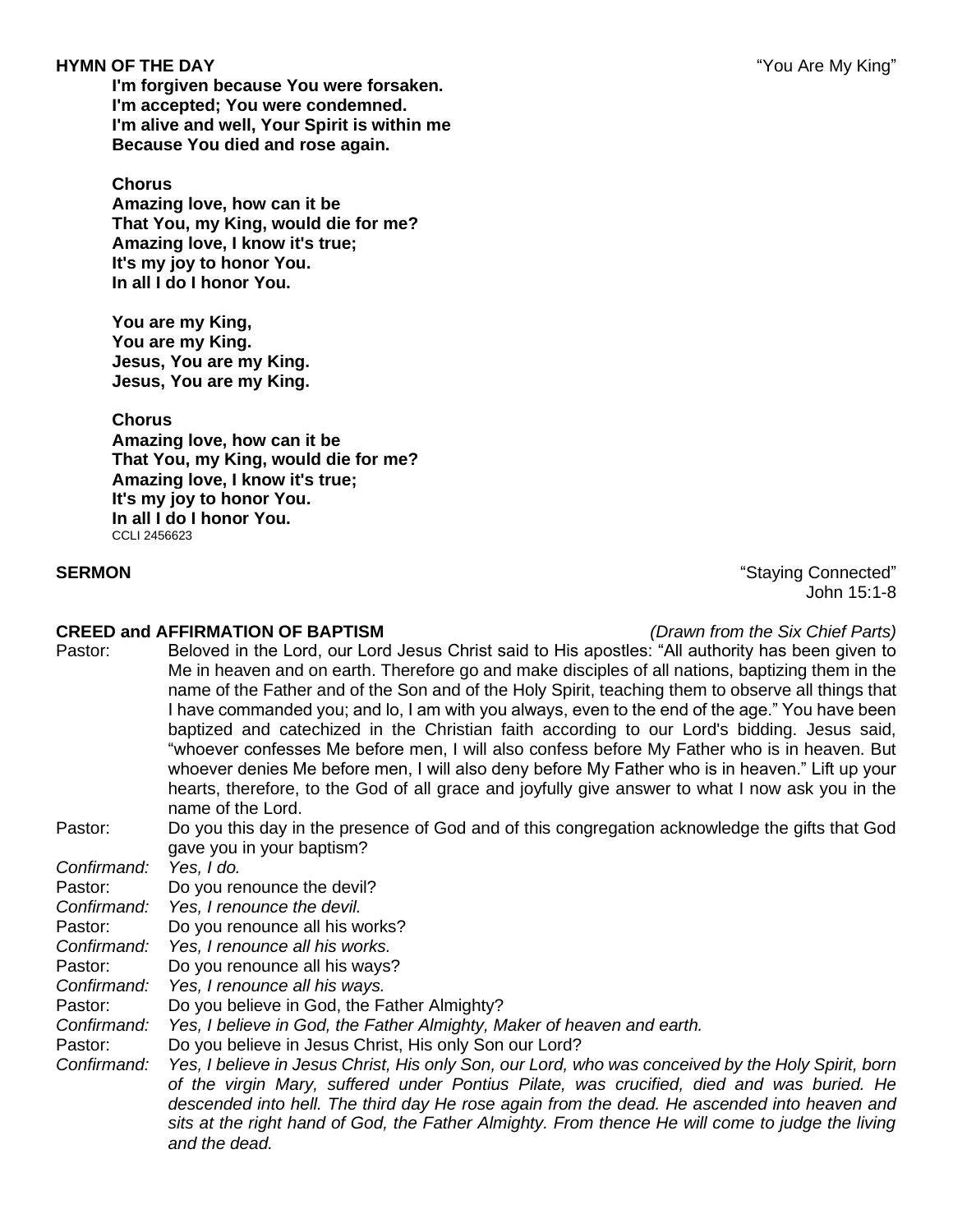Pastor: Do you believe in the Holy Spirit?

*Confirmand: Yes, I believe in the Holy Spirit, the holy Christian church, the communion of saints, the forgiveness of sins, the resurrection of the body, and the life everlasting.*

### **RITE OF CONFIRMATION**

Pastor: Do you hold all the prophetic and apostolic Scriptures to be the inspired Word of God? *Confirmand: I do.* Pastor: Do you confess the doctrine of the Evangelical Lutheran Church, drawn from the Scriptures, as you have learned to know it from the Small Catechism, to be faithful and true? *Confirmand: I do.* Pastor: Do you intend to hear the Word of God and receive the Lord's Supper faithfully? *Confirmand: I do, by the grace of God.* Pastor: Do you intend to live according to the Word of God, and in faith, word, and deed to remain true to God, Father, Son, and Holy Spirit, even to death? *Confirmand: I do, by the grace of God.* Pastor: Do you intend to continue steadfast in this confession and Church and to suffer all, even death, rather than fall away from it? *Confirmand: I do, by the grace of God.* Pastor: We rejoice with thankful hearts that you have been baptized and have received the teaching of the Lord. You have confessed the faith and been absolved of your sins. As you continue to hear the Lord's Word and receive His blessed Sacrament, He who has begun a good work in you will bring it to completion at the day of Jesus Christ. *Confirmand: Amen. The catechumens kneel to receive the confirmation blessing and passage of Holy Scripture that is to be their life's motto and memory verse. The pastor places his hands on the head of the catechumen and makes the sign of the cross on the forehead while saying:* Pastor: the almighty God and Father of our Lord Jesus Christ, who has given you the new birth of water and the Holy Spirit and has forgiven you all your sins, strengthen you with His grace to life everlasting. *Confirmand: Amen.* Pastor: Let us pray. Lord God, heavenly Father, we thank and praise You for Your great goodness in bringing these Your sons and daughters to the knowledge of Your Son, our Savior, Jesus Christ, and enabling them both with the heart to believe and with the mouth to confess His saving name. Grant that, bringing forth the fruits of faith, they may continue steadfast and victorious to the day when all who have fought the good fight of faith shall receive the crown of righteousness; through Jesus Christ, Your Son, our Lord, who lives and reigns with You and the Holy Spirit, one God, now and forever. **People: Amen.** Pastor: Almighty and most merciful Father, in the waters of Holy Baptism You have united Your children in the suffering and death of Your Son Jesus Christ, cleansing them by His blood. Renew in them the gift of Your Holy Spirit that they may live in daily contrition and repentance with a faith which ever clings to their Savior. Deliver them from the power of Satan and preserve them from false and dangerous doctrines, that they may remain faithful in hearing Christ's Word and receiving His body and blood. By the Lord's Supper strengthen them to believe that no one can make satisfaction for sin but Christ alone. Enable them to find joy and comfort only in Him, learning from this Sacrament to love You and their neighbor and to bear their cross with patience and joy until the day of the resurrection of their bodies to life immortal, through Jesus Christ, Your Son, our Lord, who lives and reigns with You and the Holy Spirit, one God, now and forever. **People: Amen.**

**Verse 1 Lord, I come, I confess; Bowing here I find my rest. And without You I fall apart; You're the one that guides my heart.**

**HYMN** "Lord, I Need You"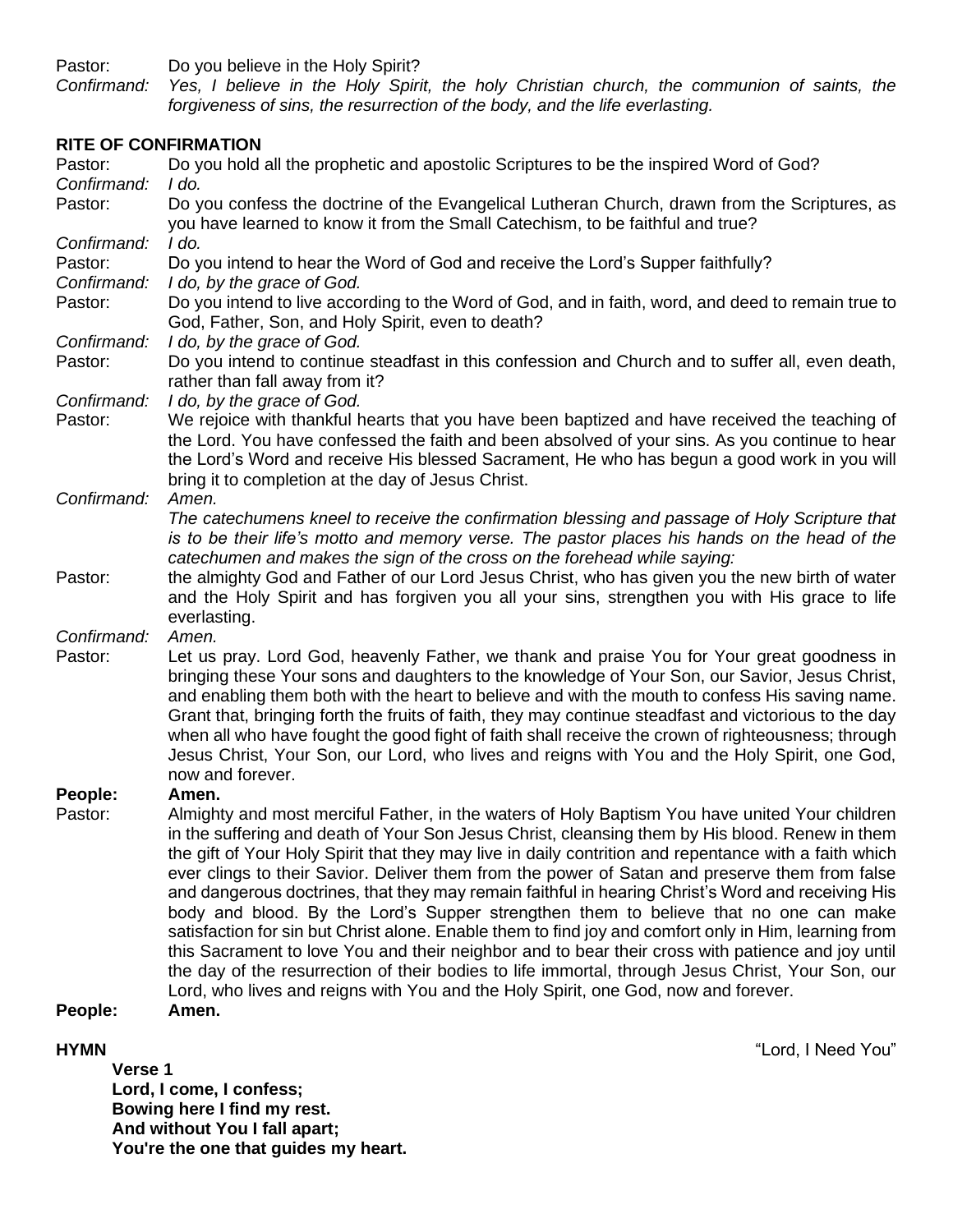**Chorus 1 Lord I need You, oh, I need You; Ev'ry hour I need You. My one defense, my righteousness; Oh, God, how I need You.**

### **Verse 2**

**Where sin runs deep, Your grace is more; Where grace is found is where You are. And where You are, Lord, I am free; Holiness is Christ in me.**

**Chorus 1 Lord I need You, oh, I need You; Ev'ry hour I need You. My one defense, my righteousness; Oh God how I need You.**

### **Bridge**

**So teach my song to rise to You When temptation comes my way. And when I cannot stand, I'll fall on You. Jesus, You're my hope and stay.**

# **Chorus 2**

**Lord I need You, oh, I need You; Ev'ry hour I need You. My one defense, my righteousness; Oh, God, how I need You. You're my one defense, my righteousness; Oh, God how I need You My one defense, my righteousness; Oh, God, how I need You.** CCLI Song # 5925687 CCLI License # 1171585

### **PRAYER OF THE CHURCH**

| Vicar:  | Lord, in Your mercy, |
|---------|----------------------|
| People: | hear our prayer.     |

### **OFFERING**

**Chorus Create in me a clean heart oh God That I might serve You Create in me a clean heart oh God That I might be renewed**

**So fill me and heal me And bring me back to You Create in me a clean heart oh God That I might serve You** CCLI Song # 106855 Mary Rice Hopkins CCLI License # 1171585

**OFFERTORY** "Create in Me"